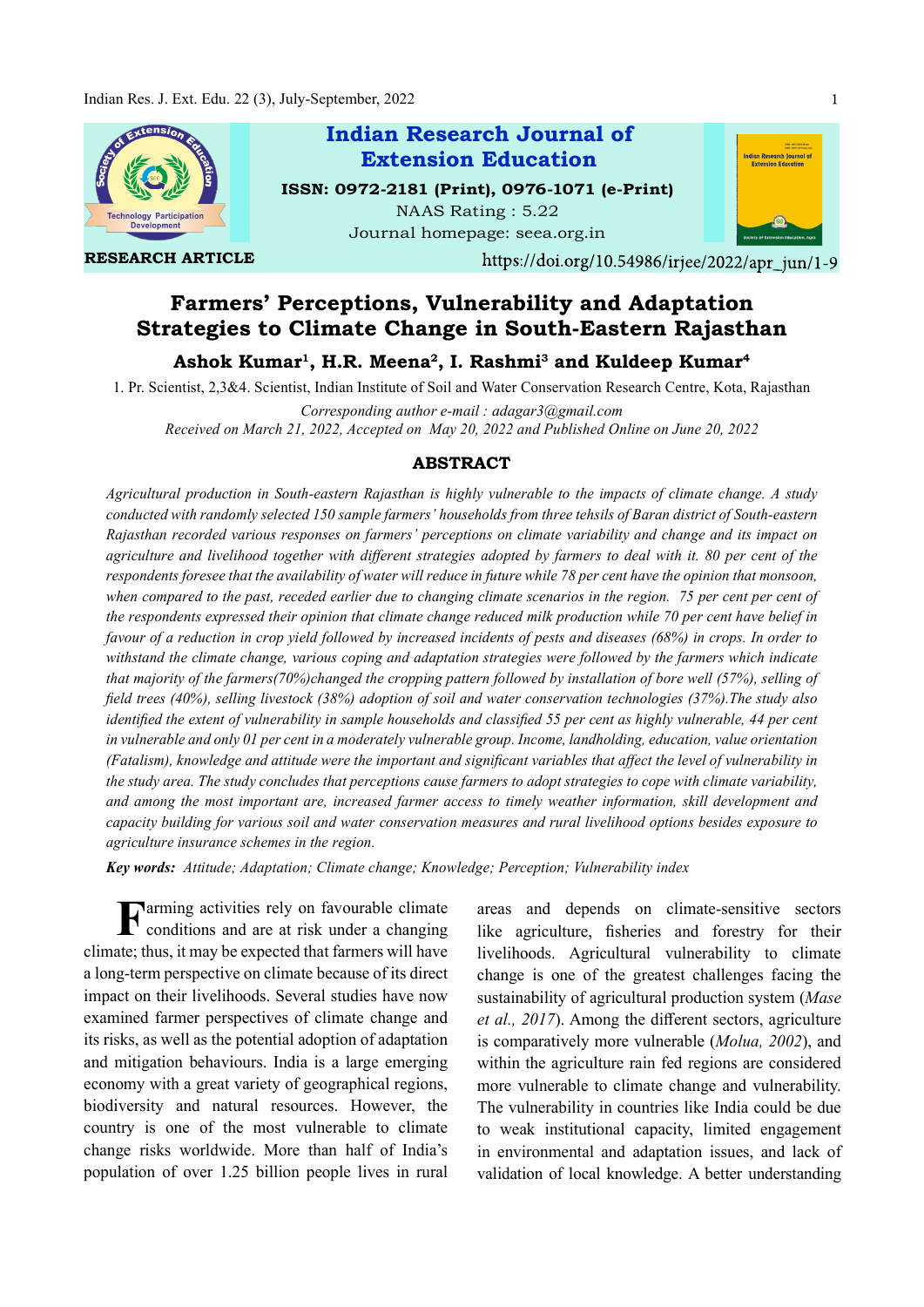of the local dimensions of vulnerability is therefore, essential to develop appropriate adaptation measures that can mitigate these adverse consequences. So, the risks associated with increasing climate variability pose technological and economic challenges to those communities which are highly dependent on agriculture for their livelihood. However, it is well defined that to what extent climate change has, or is going to have the effect on the productivity and economic viability of agriculture, mainly depend on how much, it is possible to adapt against the adverse impact of climate change and variability and what coping strategies stakeholders are following in a particular region. Adaptation is essential to reduce the negative impacts of climate change and variability on food security and to protect the livelihoods of the poor farmers (Bryan et al. 2009). Adaptation can be defined as the adjustments or changes made in the crop production system to minimize the negative impact and, optimize the positive impacts of climate change and variability so as to sustain ecological, social (Folke, 2006) and agricultural production systems (Howden et al., 2007).). It was noted by UNDP, 2014 that farmers are failing to adapt/ cope to changes in climate and this has affected their yield and overall, their livelihood. In other words, adaptation reduces the level of damages that might have otherwise occurred. However, the application of adaptation strategies varies from location to location and farmer to farmer depending on the region specific features such as biophysical environment (drought severity, extent of groundwater depletion and rainfall), attributes of new technologies, access to market, institutional setup (credit, extension facilities, access to climate information, agricultural subsidies, social capital, training of farmers), socio-economic status (age, education, farm size etc.) of the farmers and other factors (perception of climate change, financial motives and managerial considerations, perceived effectiveness of adaptive measures, climate risk perception (Deressa et al., 2011; Alauddin and Sarker, 2014; Li, et al., 2017; Dang, et al., 2017; Zeweld et al., 2017; Ndamani and Watanabe, 2017 and Mase et al., 2017). Knowing the role of perceptions in influencing current adaptation strategies will enable us to formulate appropriate policies since adaptation helps farmers achieve their food, income and livelihood security objectives in the face of perceptions and other variables. It is important to recognize that in the past many regions and communities have faced harsh changes in environmental conditions

and have been trying, testing and adopting different types of coping and adaptation strategies for crop and livestock production over time. Farmers' knowledge and perception of the severity of climate change and its effect on-agriculture is important in the adaptation and mitigation of climate change, since it can influence the willingness of the farmers to act or respond to climate change effects. Region specific enhanced understanding of perception, vulnerability, knowledge, and attitude of people in relation to various environmental changes can contribute to scientific and policy discussions on climate change. Keeping in view the above discussion and issues, the study has been conducted with following specific objectives

- To examine the perception, awareness and extent of knowledge of farmers on climate change and their perceived adverse impact on crop production
- To determine the attitude of farmers and determine the factors influencing knowledge and attitude of farmers towards soil and water conservation technologies under the changing climatic scenario
- To examine level and factor affecting vulnerability and coping strategies in the region

## METHODOLOGY

South-eastern Rajasthan covered an area of eight districts namely; Kota, Bundi, Baran, Jhalawar, Sawaimadhopur, Karuli, Dholpur and Tonk districts. All these districts have about 45-55 percent of rainfed area under agriculture. Following multistage simple random sampling, one district namely; Baran has been selected randomly for the study. In second stage, three tehsils out of eight tehsils namely; Chhabra, Kisanganj and Anta in Baran district selected randomly. One village each from three selected tehsils as Kaidiya nohar, Amlavada and Bijora were finally selected to select ultimate sample households at third stage. A sample of 50 farmers from each village were selected randomly. Thus, a total of 150 sample households were considered to elicit the desired information. Data were collected by interviewing individual farmer with a semi-structured questionnaire supplemented by key informants' interview and focus group discussions. Apart from the sample, line department officials were also involved in study to know the institutional measures which they are taking for tackling climate variability in the region for mitigating climate effects over time. Primary data collected from the farmers consists of perception of risk,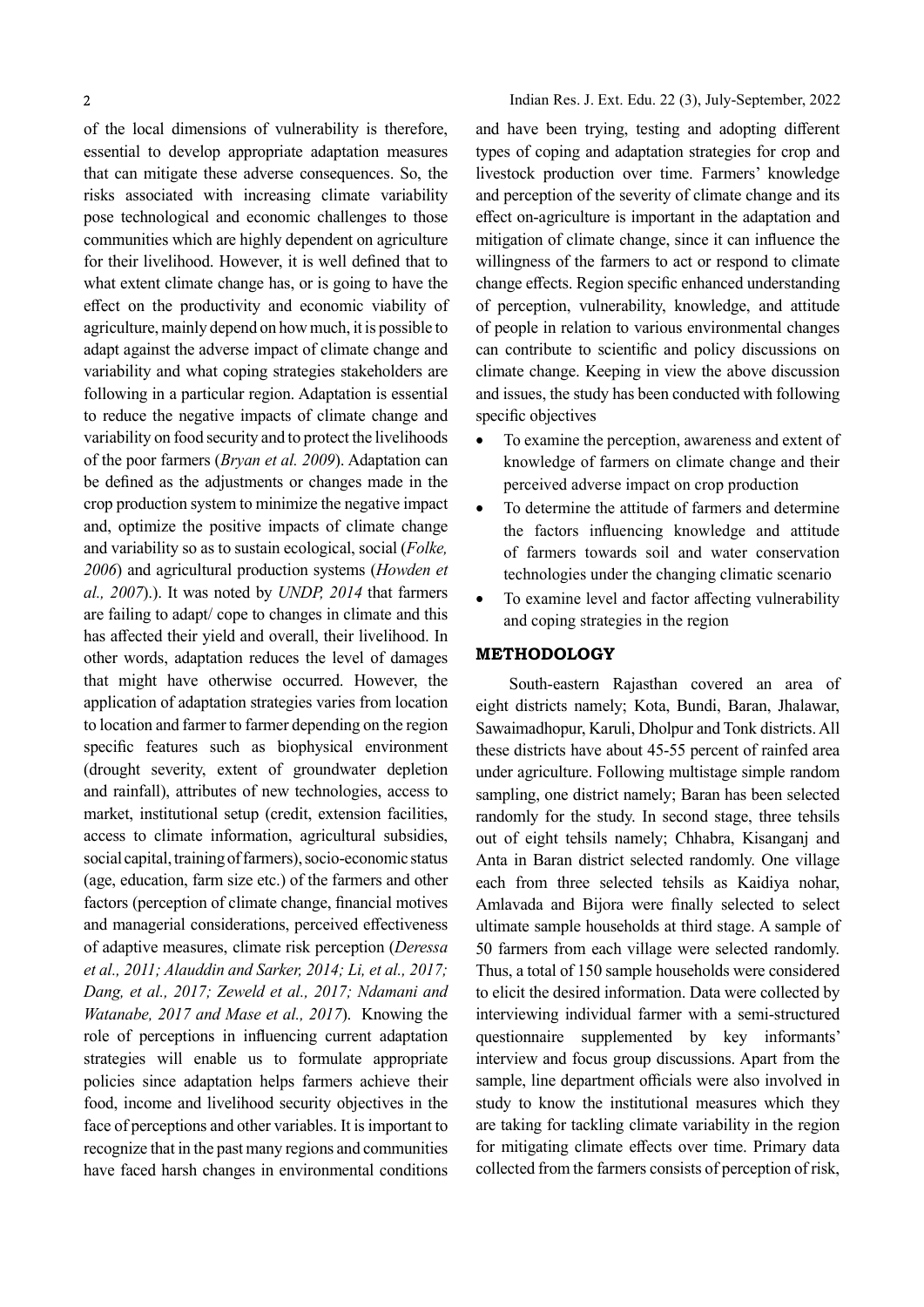knowledge, attitude, awareness of technologies, and perception on climate change and adaptation measures practiced besides coping strategies. In addition, socioeconomic data like; farm assets, irrigation status and source, soil and water conservation measures, income, access to market, contact with extension agency, etc. were also gathered.

The collected information was compiled in Excel format using MS Excel. Frequencies and percentages regarding vulnerability, knowledge levels, attitude and adaptive capacity of farmers towards soil and water conservation technologies under the changing climatic scenario have been calculated. To identify the factors responsible for vulnerability and other parameters, regression analysis was employed.

# RESULTS AND DISCUSSION

Socio-economic-personal characteristics: The average family size is about seven persons, and family system comprises about 68 per cent as nuclear families. Data on education indicate good trend as 41 per cent of the sample households were educated secondary and above which signifies good adoption potential as exposure to high level of education is an added advantage in terms of climate change adaptation measures. Maddison (2006), and Onubuogu et al. (2014) observed in their studies that higher education was likely to enhance information access to the farmer for improved technology up take and higher farm productivity. They have also observed that education is likely to enhance the farmers' ability to receive, decipher and comprehend information relevant to making innovative decisions in their farms that education diminishes the probability that no adaptation is taken. Landholding pattern revealed that majority of the farmers (58.7%) under study were marginal farmers followed by small (21.3%) and semi-medium (14.7%) categories. Deressa et al., 2008 noted that large farm size improves farmers technical, allocative, resourceuse efficiency as well as easy adaptation to climate change. 64 per cent of the households maintain less than 4 animals. About 86 per cent of the respondents had agriculture as the main occupation and labour as their subsidiary occupation. However, only 12 per cent of the respondents had dairy as their main occupation. Respondent's average annual income was ₹ 1.1 lakh per household. The share of agricultural income was about 57 per cent while other portion of income realized through other sources like, labour, animal husbandry, government jobs and business activities. The trend of

Table 1. Socio-economic profile of households

| $(N=150)$               |                |               |  |  |  |  |
|-------------------------|----------------|---------------|--|--|--|--|
| Character/category      | No.            | $\frac{0}{0}$ |  |  |  |  |
| Age                     |                |               |  |  |  |  |
| $<$ 25 Years            | 10             | 6.7           |  |  |  |  |
| 25-50 year              | 80             | 53.3          |  |  |  |  |
| 50-75 years             | 54             | 36.0          |  |  |  |  |
| $>75$ Years             | 6              | 4.0           |  |  |  |  |
| <b>Family (Persons)</b> |                |               |  |  |  |  |
| $<$ 3                   | 11             | 7.3           |  |  |  |  |
| $3 - 6$                 | 86             | 57.3          |  |  |  |  |
| $7-9$                   | 29             | 19.3          |  |  |  |  |
| >9                      | 24             | 16.0          |  |  |  |  |
| <b>Education Level</b>  |                |               |  |  |  |  |
| Illiterate              | 26             | 17.3          |  |  |  |  |
| Primary                 | 31             | 20.7          |  |  |  |  |
| Middle                  | 32             | 21.3          |  |  |  |  |
| Secondary $>$           | 61             | 40.7          |  |  |  |  |
| Land holding size       |                |               |  |  |  |  |
| $<$ 1 ha                | 88             | 58.7          |  |  |  |  |
| $>1-2$ ha               | 32             | 21.3          |  |  |  |  |
| $>2-4$ ha               | 22             | 14.7          |  |  |  |  |
| $>4-8$ ha               | $\overline{4}$ | 2.7           |  |  |  |  |
| $>8$ ha                 | $\overline{4}$ | 2.7           |  |  |  |  |
| No. of animals          |                |               |  |  |  |  |
| $<$ 2                   | 51             | 34.0          |  |  |  |  |
| $2 - 4$                 | 45             | 30.0          |  |  |  |  |
| $4 - 6$                 | 24             | 16.0          |  |  |  |  |
| 6 & above               | 30             | 20.0          |  |  |  |  |

income shows positive relation with farm size (Table 1). Mass media exposure: Mobile (49%) was a very effective mass media in study area followed by Television (37%) and any other means (14%). According to the data furnished in Table 2 the utilization of other mass media like pamphlet, bulletin, agriculture fair, group meeting and films were very low. However, 37 per cent of the farmers visited agricultural exhibitions and farmer's fair occasionally; which showed that there is a need to enhance awareness about climate change and its impacts among the rural community by various mass media sources like television, radio and newspaper in more effective way supplemented with information on mobile. Knowler and Bradshaw (2007) and Deressa et al. (2008) noted that adequate mass media exposure have a positive relationship with the adoption of agricultural technologies in transferring modern agricultural technologies which can counteract the negative impact of climate change in their area.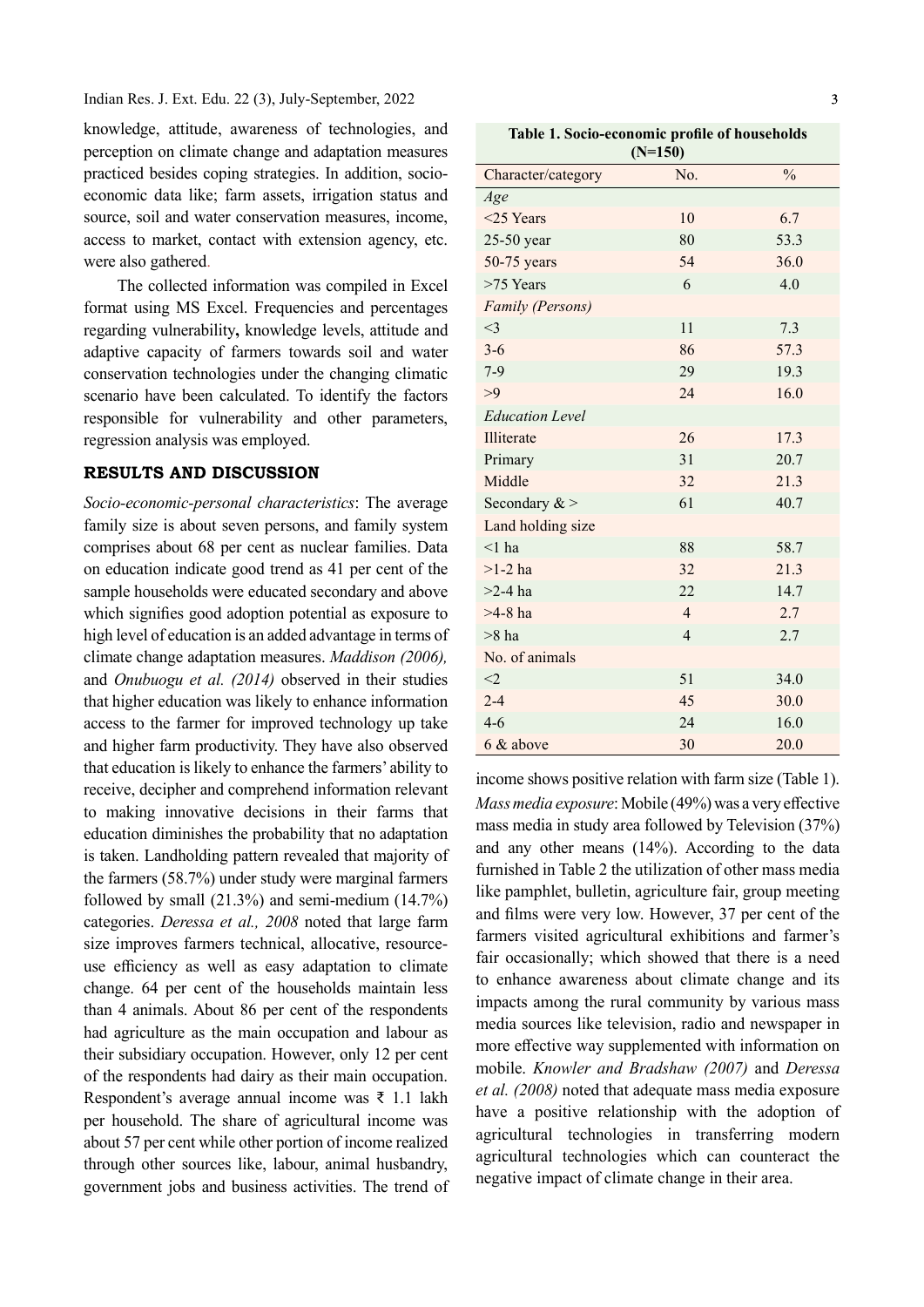Table 2. Mass media exposure of Sample households

| Mass media            | Exposure       |               |                |                        |                |               |  |  |  |
|-----------------------|----------------|---------------|----------------|------------------------|----------------|---------------|--|--|--|
|                       |                |               |                | Regularly Occasionally |                | Never         |  |  |  |
|                       | No.            | $\frac{0}{0}$ | No.            | $\frac{0}{0}$          | N <sub>0</sub> | $\frac{0}{0}$ |  |  |  |
| Newspaper             | 37             | 25            | 73             | 49                     | 40             | 27            |  |  |  |
| Farm Magazine         | $\Omega$       | $\Omega$      | 40             | 27                     | 110            | 73            |  |  |  |
| Television            | 56             | 37            | 58             | 39                     | 36             | 24            |  |  |  |
| Radio                 | 1              | 1             | 9              | 6                      | 140            | 93            |  |  |  |
| <b>Bulletin</b>       | 1              | 1             | 24             | 16                     | 125            | 83            |  |  |  |
| Agril.Exhibition/Fair | $\overline{2}$ | 1             | 56             | 37                     | 92             | 61            |  |  |  |
| Mobile                | 74             | 49            | 34             | 23                     | 42             | 28            |  |  |  |
| Internet              | 13             | 9             | 2.1            | 14                     | 116            | 77            |  |  |  |
| Demonstration         | $\Omega$       | $\Omega$      | 29             | 19                     | 121            | 81            |  |  |  |
| Other                 | 1              | 1             | $\mathfrak{D}$ | 1                      | 147            | 98            |  |  |  |

Perception about climate change: It is well defined that different farmers living in different agro-ecological settings perceive the occurrence of climate change differently, study perception results revealed that 82 per cent of the respondents perceived climate change as a problem and 50 per cent of the respondents disagreed with the contention that this problem is not in their region (Table 3). 54 per cent of the farmers perceived that frequency of drought has increased in the last 10- 20 years; while 67 per cent of the farmer respondent was agreed in positive with the question whether this frequency will reduce in future. 80 per cent of the respondents also foresee that the availability of water Indian Res. J. Ext. Edu. 22 (3), July-September, 2022

will reduce in future while 78 per cent have the opinion that monsoon, when compared to past, receded earlier Regularly Occasionally Never due to changing climate scenario in the region. The overall findings reveal that majority of the sample households realized the imminence of the phenomenon and problems of climate change. However, educational campaign needs to be launched for increasing scientific awareness among people in order to promote proactive adaptive interventions. Maddison (2006), noted that farmers' access to information on climate change is likely to enhance their probability to perceive climate change, and hence adopt new technologies and take-up adaptation techniques.

> Perceived impacts on livelihood activities of the rural communities: Study also examine effect of climate change as perceived by farmers or negative consequences related with climate change. Analysing risk perception of farmers is valuable for understanding their behaviour. If people perceive a risk to be real, they behave accordingly. It also helps in determining how they would recover. The insight gained and recording of intended behaviour of the farmers in the event of bad consequences due to climate change would be highly useful in devising a strategy for preparedness and adaptation measures to constant the unfavourable consequences of climate change. Seventy per cent of the respondents expressed negative impacts of

| Table 3. Farmers perceptions about climate change                                                                 |    |                       |              |                          |          |  |
|-------------------------------------------------------------------------------------------------------------------|----|-----------------------|--------------|--------------------------|----------|--|
|                                                                                                                   |    | Farmers responses (%) |              |                          |          |  |
| Statement                                                                                                         |    |                       | SA A Un D SD |                          |          |  |
| Do you perceive that climate change is real.                                                                      | 33 |                       | 49 13        | $\mathcal{E}$            |          |  |
| I concerned because climate change is a serious problem.                                                          |    | 22 56                 | 17           | $\overline{4}$           |          |  |
| I concerned because climate change is affecting agriculture in my region.                                         | 32 | -51                   | 11           | $\overline{\mathcal{L}}$ |          |  |
| I don't think that industrialization is responsible for climate change.                                           |    | 30                    | 9            |                          | 43 13    |  |
| To my mind, heavy use of fossil fuels has led to rapid global climate change.                                     | 31 | 50                    | 13           | -5                       |          |  |
| I perceive large-scale deforestation as a reason for the present climate change.                                  | 47 | 43                    | 5            | 3                        |          |  |
| I think compared to the past, the monsoon rainfall now occurs earlier.                                            |    | 23                    | 35           | 30 7                     |          |  |
| Compared to the past, now a days the monsoon rainfall retreats earlier.                                           | 27 | -51                   | 17           | 6                        |          |  |
| To me, the nature and intensity of rainfall have become more unusual in me region.                                |    | 59                    | 17           | 6                        |          |  |
| I think droughts in my region have become more frequent in comparison of past 10-20 years.                        | 6  | 48                    | 29           | 13                       |          |  |
| In the coming 10-20 years, I foresee decrease in frequency of droughts due to climate change.                     |    | 20                    | 47           | 28 5                     |          |  |
| I think in the coming 10-20 years, the monsoon rainfall will occurs much earlier than now.                        |    | 20                    | 55           | 17                       | $-5$     |  |
| In the last 10-20 years, there is an increase in heat waves.                                                      | 26 | -46                   | 23           | $\overline{\mathcal{L}}$ | $\Omega$ |  |
| To my mind, the low yields of crops in recent past are due to climate change.                                     | 31 | 54                    | 13           | $\mathcal{L}$            | $\theta$ |  |
| I personally feel that, in the next 10-20 or so years, livestock in my region will be more adversely affected. 23 |    | 64                    | 13           |                          | $\left($ |  |
| I don't think that changing sowing date and time would be a better strategy to adapt to climate change.           |    | 33                    | 27           | 31                       |          |  |
| In the coming 10-20 years, I foresee more increased water shortages or stress.                                    | 43 | 39                    | 14           | 3                        |          |  |
| In the coming years, I foresee more and more desertification of arable land.                                      |    |                       | 20 55        | 17                       | -6       |  |

#### Table 3. Farmers perceptions about climate change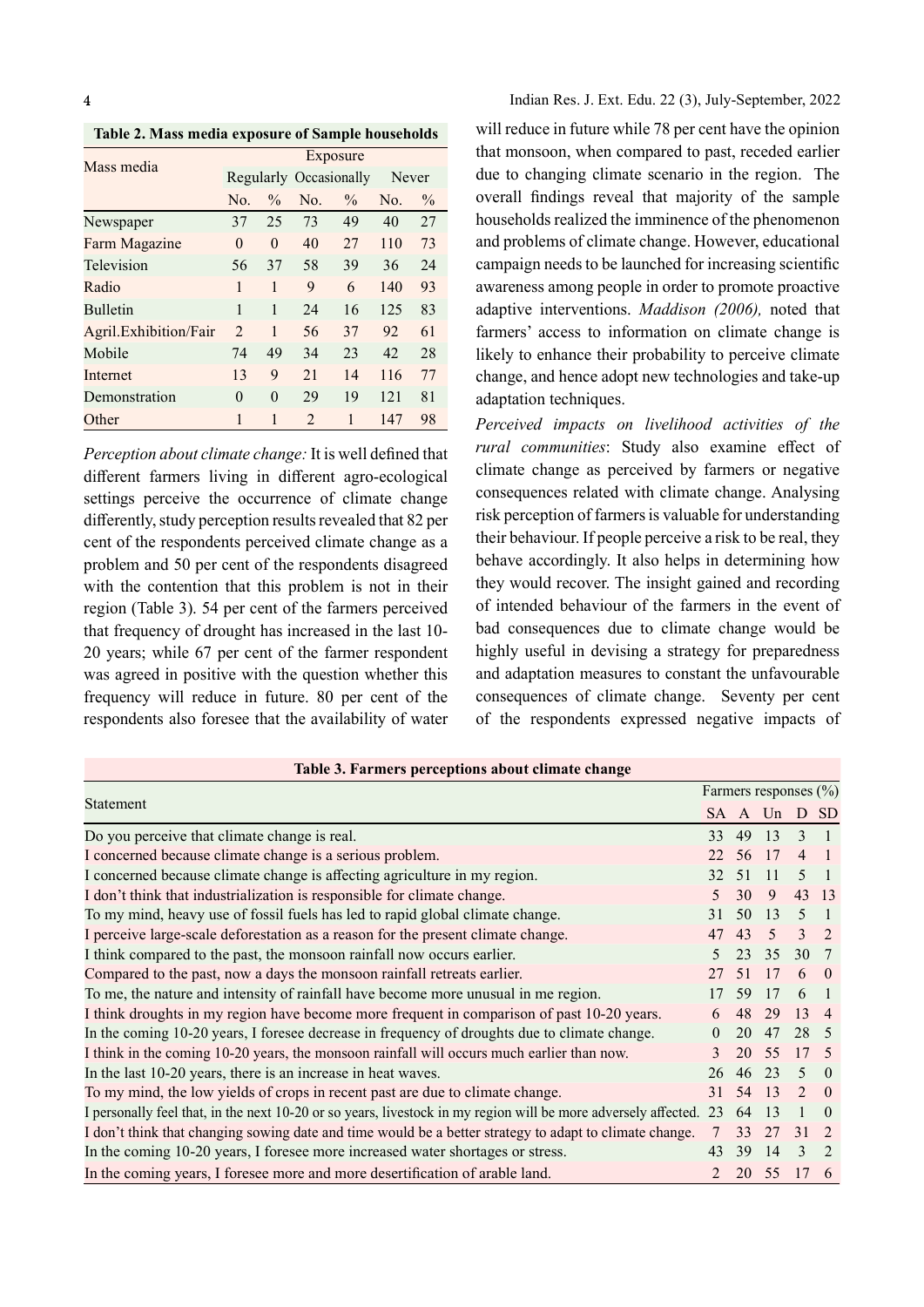Table 4. Climate Change effects on Livelihood (N=150)

|                                                        | Responses         |  |              |  |  |  |
|--------------------------------------------------------|-------------------|--|--------------|--|--|--|
| Effects                                                |                   |  | Yes No       |  |  |  |
|                                                        | No. $\%$ No. $\%$ |  |              |  |  |  |
| Reduces crop yield                                     |                   |  | 105 70 45 30 |  |  |  |
| Causes ill-health                                      |                   |  | 99 66 51 34  |  |  |  |
| Reduces milk yield                                     |                   |  | 113 75 37 25 |  |  |  |
| Increase in diseases and pest infestation 102 68 48 32 |                   |  |              |  |  |  |
| It reduces the amount of rainfall                      |                   |  | 26 17 124 83 |  |  |  |
| It causes pollution of the environment 102 68 48 32    |                   |  |              |  |  |  |

climate change on reduction in milk production (75%) followed by reduction in crop yield (70%) and environmental pollution besides increased incidents of pest and diseases in crops (68 %) due to change in climate during the last 10-20 years. These results are in conformity with Kumari et al., 2020 (Table 4).

Attitude of farmers towards changing climatic scenario: Table 5 depicted an attitude of respondents towards climate change which indicate. 59 per cent of the respondent has the opinion that maintaining ecological balance is the duty of the government while 31 per cent respondents thought that community has a more significant role than government in taking initiatives for checking ecological degradation in the area. About 74 per cent of the respondents have the opinion that scientists are capable in finding solutions to the problems of climate change. However, 83 per cent (34% strongly agreed) with the statement "I do worry about the loss of flora and fauna of my area"

which is a positive sign for them that they are aware of the possible loss as a result of climate change. In contrast, 28 per cent  $\&$  66 per cent of the respondents disagreed with the statement that it is hard to change their habits for more environmentally friendly and effects of climate change are too far in the future to worry them 44 per cent of the farmer respondents had the view that we can afford to lose some biodiversity to meet the requirements for livelihood security. Thus, overall results indicate mixed predisposition of the respondents mainly because of belief system and personality orientation. Attitude for self - initiated adoption behaviour could not be deduced from the results. Hence, it is imperative to provide motivational, attitudinal and infrastructural support to the people in order to develop their capabilities for village-centric adaptive mechanism and measures.

Factors influencing knowledge and attitude: To determine factors predicting knowledge and attitude of farmers, statements covering various aspects of climate change were devised and scored based on a 5-point continuum of 'strongly agree' 'agree' 'undecided' disagree and 'strongly disagree' response categories for regression analysis. The results presented in Table 6 reveal that the fourteen variables taken together could explain for around 48 per cent  $(R^2 \text{ value being } 0.489)$ of variation in the dependent variable, attitude. Among the fourteen variables, only four variables namely; size of land holding, education, family type, and value

|  | Table 5. Attitude towards climate change |  |  |  |
|--|------------------------------------------|--|--|--|
|--|------------------------------------------|--|--|--|

|                                                                                                                                                                                          |                             |    | Farmers response $(\% )$ |                             |                          |
|------------------------------------------------------------------------------------------------------------------------------------------------------------------------------------------|-----------------------------|----|--------------------------|-----------------------------|--------------------------|
| <b>Statements</b>                                                                                                                                                                        | SА                          | A  |                          |                             | SD.                      |
| I do worry about the loss of flora and fauna of my area.                                                                                                                                 | 34                          | 49 | 11                       | $\mathcal{D}_{\mathcal{A}}$ | $\overline{\mathcal{A}}$ |
| Humans are capable of finding ways to make adaptation to vagaries of climate change.                                                                                                     | 9                           | 65 | 17                       | 8                           |                          |
| The Scientists will find solutions to the problems of climate change.                                                                                                                    | 25                          | 49 | 21                       | 5                           | $\theta$                 |
| The indigenous knowledge system of the area holds potential in finding solutions to problems<br>related to climate change and making sustainable adaptation for livelihood and survival. | 13                          | 53 | 16                       | 17                          |                          |
| Climate change is beyond control - it is too late to do anything now.                                                                                                                    | 31                          | 18 | 26                       | 17                          | 8                        |
| It is the wrath of God for the greed and ill ways of humans towards the nature.                                                                                                          | 12                          | 47 | 6                        | 28                          | 7                        |
| The effects of climate change are too far in the future to really worry me.                                                                                                              |                             | 13 | 20                       | 49                          | 17                       |
| The environment is a low priority for me as compared to livelihood and other things in my life.                                                                                          | $\mathcal{D}_{\mathcal{A}}$ | 15 | 30                       | 43                          | -10                      |
| It takes too much effort to do things that are environment friendly.                                                                                                                     | 24                          | 48 | 13                       | $\theta$                    | 6                        |
| I find it hard to change my habits to be more Environment - friendly.                                                                                                                    | 4                           | 32 | 36                       | 17                          | - 11                     |
| I don't believe my behaviour, everyday lifestyle and Livelihood activities contribute to climate change.                                                                                 | $\mathcal{D}_{\mathcal{A}}$ | 21 | 31                       | 33                          | -12                      |
| We can afford to lose some of the biodiversity of area to meet the livelihood demands of the people of the area.                                                                         | $\mathcal{R}$               | 41 | 37                       | 14                          | - 5                      |
| There is nothing that I can do personally to help or stop loss of the biodiversity in my area.                                                                                           | $\mathcal{D}_{\mathcal{A}}$ | 10 | 31                       | 44                          | 13                       |
| It is the duty of the Government to maintain the ecological balance in the area.                                                                                                         |                             | 54 | 10                       | 12                          | 19                       |
| The community has a larger role than Govt. in taking initiatives for checking ecological degradation in area.                                                                            | 54                          | 40 | $\Omega$                 | $\mathfrak{D}$              | 4                        |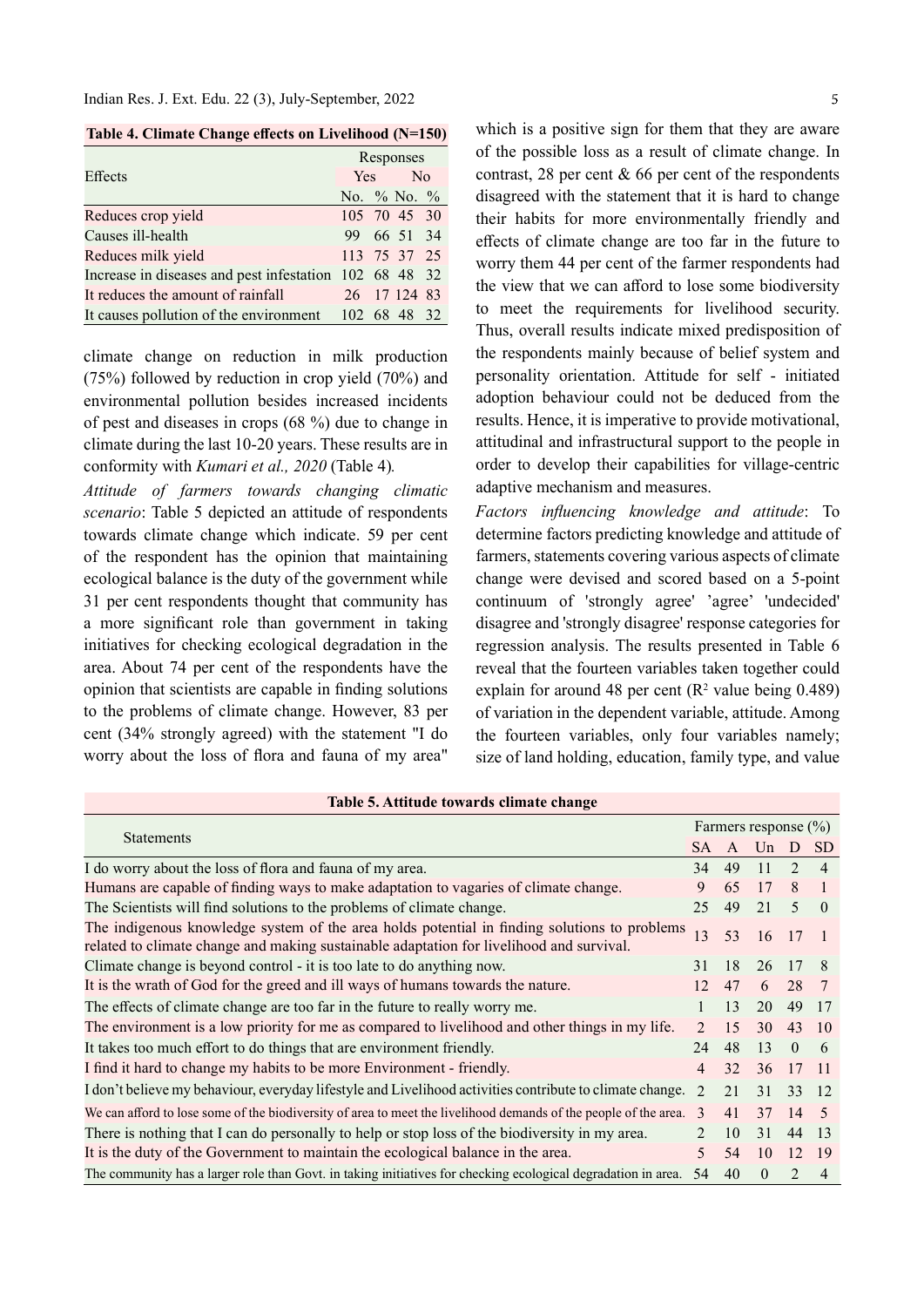6

orientation (Fatalism) were the significant factors which determine the attitude of an individual farmer in the study area. All other variables did not show any relationship with the dependent variable. Similarly in case of knowledge only two variables, awareness and value orientation influenced knowledge. Pravallika and Mazhar (2021) in their study also revealed that knowledge level of farmers had significant relationship with the independent variables (age, education, annual income, land holding, mass media exposure, extension contact, innovativeness and risk orientation (Table 6&7). Adaptation strategies: Adaptation refers to adjustment made by the people in their behaviour or economic and livelihood patterns that reduce their vulnerability to climate change induced stresses. Important strategies adopted by the sample households in study area to cope with the erratic rainfall and the occurrence of frequent droughts for sustaining livelihood over time, indicate

| Table 6. Determinants of attitude of sample households |                     |                          |                    |                    |            |  |  |
|--------------------------------------------------------|---------------------|--------------------------|--------------------|--------------------|------------|--|--|
| Independent Variable                                   | Regression          | Standard                 | Standardized       | t-Statistic to     | Prob       |  |  |
|                                                        | Coefficient $b(i)$  | Error $Sb(i)$            | Coefficient        | Test H0: B $(i)=0$ | Level      |  |  |
| Intercept                                              | 51.23918            | 8.403593                 | $\mathbf{0}$       | 6.097              | 0.0000     |  |  |
| Income                                                 | 1.896511E-07        | 4.813348E-06 0.004109196 |                    | 0.039              | 0.9686     |  |  |
| Land                                                   | 0.09985553          | 0.06096553               | 0.1573757          | 1.638              | $0.0038**$ |  |  |
| Gender                                                 | $-3.267098$         | 2.706667                 | $-0.09694966$      | $-1.207$           | 0.2295     |  |  |
| Education                                              | 0.4216025           | 0.2528239                | 0.153859           | 1.668              | $0.0077**$ |  |  |
| Family type                                            | $-1.862762$         | 0.9833766                | $-0.1600501$       | $-1.894$           | $0.0060**$ |  |  |
| Occupation                                             | 0.1826822           | 0.2330032                | 0.06330564         | 0.784              | 0.4344     |  |  |
| Social participation                                   | 0.2144285           | 0.2872808                | 0.06239622         | 0.746              | 0.4567     |  |  |
| Mass media source of communication                     | 0.1392998           | 0.1900372                | $-0.07485143$      | $-0.733$           | 0.4648     |  |  |
| <b>Extension contacts</b>                              | 0.06554995          | 0.145765                 | $-0.04399323$      | $-0.450$           | 0.6537     |  |  |
| Awareness about climate change                         | 0.05618455          | 0.101545                 | $-0.05794966$      | $-0.553$           | 0.5810     |  |  |
| Experience reg climate change                          | 0.06673889          | 0.07361182               | $-0.07370549$      | $-0.907$           | 0.3662     |  |  |
| Fatalism                                               | 0.3446621           | 0.1239117                | 0.2479116          | 2.782              | $0.0062**$ |  |  |
| Dependence on Natural physical and social<br>resources | $-0.1538159$        | 0.149316                 | $-0.1046324$       | $-1.030$           | 0.3048     |  |  |
| Knowledge                                              | 0.03236556          | 0.1441094                | 0.02036            | 0.225              | 0.8226     |  |  |
| $R^2 = 0.4895353$                                      | **Significant at 1% |                          | *Significant at 5% |                    |            |  |  |
|                                                        |                     |                          |                    |                    |            |  |  |

#### Table 7. Factors affecting Knowledge

|                                                        | Regression          | Standard       | Standardized       | t-Statistics to        | Prob       |
|--------------------------------------------------------|---------------------|----------------|--------------------|------------------------|------------|
| <b>Independent Variable</b>                            | Coefficient b (i)   | Error Sb $(i)$ | Coefficient        | Test H $0: \beta(i)=0$ | Level      |
| Intercept                                              | 29.35595            | 5.072498       | $\Omega$           | 5.787                  | 0.0000     |
| Income                                                 | 3.50565E-06         | 2.85827E-06    | 0.120962           | 1.226                  | 0.2221     |
| Land                                                   | 0.001976228         | 0.03676311     | 0.004959997        | 0.054                  | 0.9572     |
| Gender                                                 | 1.897258            | 1.61667        | 0.08965807         | 1.174                  | 0.2426     |
| Education                                              | 0.03773206          | 0.1524779      | 0.0219285          | 0.247                  | 0.8049     |
| Family type                                            | $-0.7534295$        | 0.5913992      | $-0.1030908$       | $-1.274$               | 0.2049     |
| Occupation                                             | 0.0367563           | 0.1394107      | 0.02028415         | 0.264                  | 0.7924     |
| Social participation                                   | 0.01173737          | 0.171891       | 0.005439081        | 0.068                  | 0.9457     |
| Mass media                                             | 0.04941782          | 0.1136205      | 0.04228751         | 0.435                  | 0.6643     |
| <b>Extension Contact</b>                               | 0.08337829          | 0.0868079      | 0.08911391         | 0.960                  | 0.3385     |
| Awareness about climate change                         | 0.1730655           | 0.05884719     | 0.2842651          | 2.941                  | $0.0039**$ |
| Experience reg climate change                          | 5.676612E-06        | 0.04408851     | 9.983642E-06       | 0.000                  | 0.9999     |
| Fatalism                                               | $-0.1972075$        | 0.07416305     | $-0.2258945$       | $-2.659$               | $0.0088**$ |
| Dependence on Natural physical and social<br>resources | 0.04771622          | 0.08941466     | 0.05169038         | 0.534                  | 0.5945     |
| Attitude                                               | 0.01153991          | 0.05138208     | 0.01837729         | 0.225                  | 0.8226     |
| $R^2 = 0.4852408$                                      | **Significant at 1% |                | *Significant at 5% |                        |            |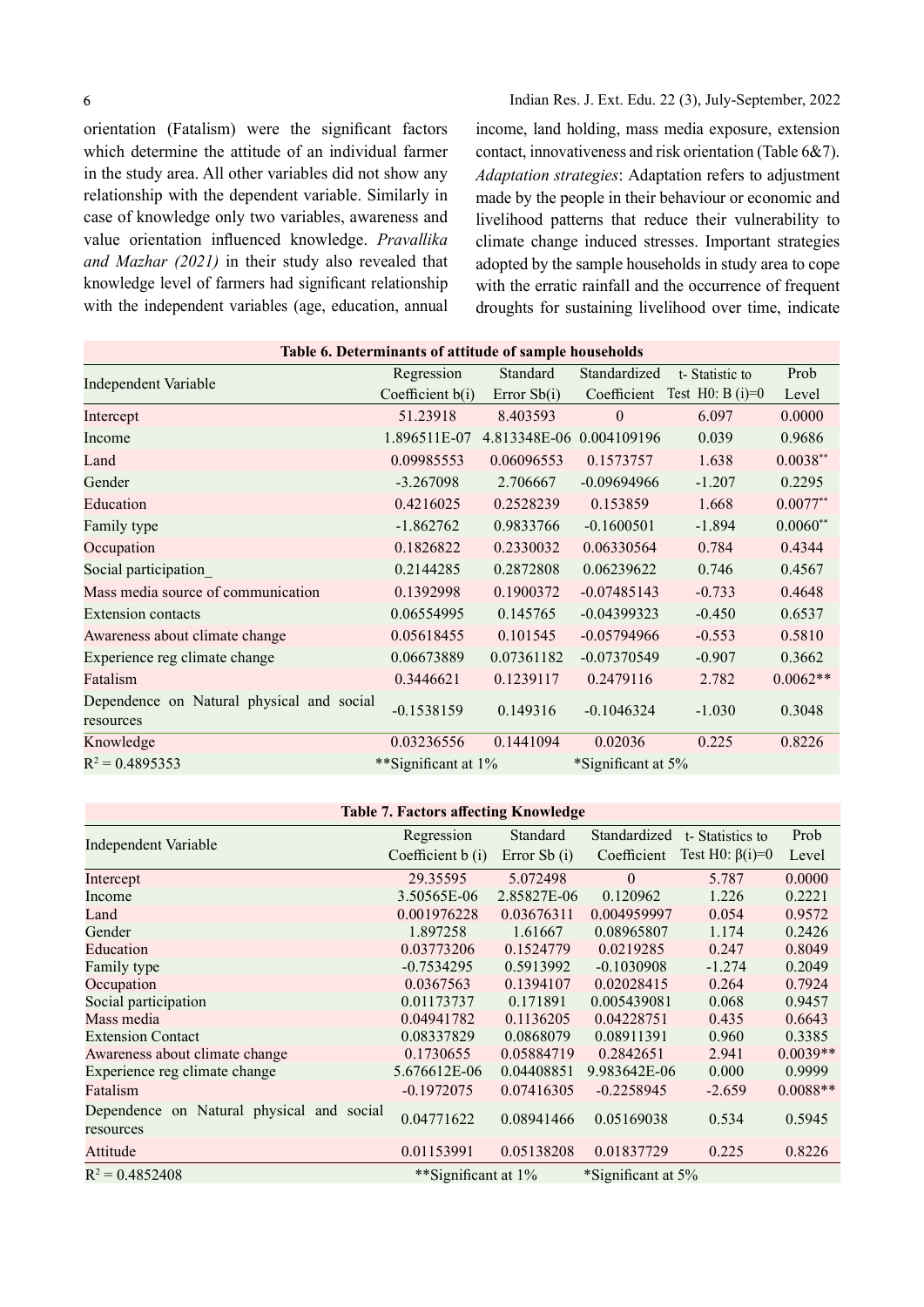that seventy five percent would try to bring change in cropping pattern on year-to-year basis based on past experience followed by establishing bore well (57%) even under condition of deep ground water and lack of resources. In addition, they also resorted to work as Casual labour (69%), selling of field trees (40%), selling livestock (38%), migration for work in nearby towns  $(44%)$  to find some job. Therefore, Access to climate change information is an important precondition for farmers' strategies to take up adaptation measures (Madison, 2006) (Table 8).

Role of Soil and water conservation measures for mitigating climate effects: Soil and water conservation can increase the ability of farmers to adapt to climate change by reducing vulnerability to drought and enriching the local natural resource base on which farm productivity depends. Out of the total 150 respondents 56 were those households who adopted bunding, 16 (LBCD), 6 vegetative bund and 11 farmers used diversification as an adaptation strategy to mitigate the effects of climate change. These measures were adopted either under watershed programme implemented long back or by investing money at their own. However, majority of the farmers had an opinion that some measures are helpful in mitigating climate effects to some extent. The larger impact of these measures solely depends on rainfall pattern, specifications and maintenance of the measures in the region. It was also reported that rural community have renovated a village pond constructed under watershed project implemented long back in Kaidiya nohar village by investing money from MNREGA scheme to ensure drinking water for village animals round the year (Table 9).

Level and factor affecting vulnerability: A composite vulnerability index was worked out and respondents were grouped under the categories of highly vulnerable,

| Table 8. Different coping strategies adopted by the |  |
|-----------------------------------------------------|--|
| sample households $(N=150)$                         |  |

|                             | Responses |               |     |               |  |  |  |
|-----------------------------|-----------|---------------|-----|---------------|--|--|--|
| Coping strategies           | Yes       |               | No  |               |  |  |  |
|                             | No.       | $\frac{0}{0}$ | No. | $\frac{0}{0}$ |  |  |  |
| Migration                   | 66        | 44            | 84  | 56            |  |  |  |
| Bore-well                   | 86        | 57            | 64  | 43            |  |  |  |
| Change in cropping pattern  | 113       | 75            | 37  | 25            |  |  |  |
| <b>Selling Livestock</b>    | 57        | 38            | 93  | 62            |  |  |  |
| Distress selling of assets  | 44        | 29            | 106 | 71            |  |  |  |
| Casual labours              | 104       | 69            | 46  | 31            |  |  |  |
| Selling of tress from field | 60        | 40            | 90  | 60            |  |  |  |
| Any others                  | 4         | 3             | 146 | 97            |  |  |  |

Table 9. Soil and water conservation practices adopted by sample households for mitigating climate effects  $(N= 150)$ 

| <b>SWC</b>          |                | Constructed<br>by            |        | Help in mitigating<br>the effects of climate<br>change |                      |  |  |
|---------------------|----------------|------------------------------|--------|--------------------------------------------------------|----------------------|--|--|
| measures            | Govt.          | Self                         | fully  | To some<br>extent                                      | <b>Not</b><br>at all |  |  |
|                     | 36             | 20                           | 12     | 04                                                     | 40                   |  |  |
| <b>Bunding</b>      | (24)           | (13.3)                       | (21.4) | (7.1)                                                  | (71.4)               |  |  |
| Contour bund        | 0 <sub>1</sub> | 02                           | 00     | 03                                                     |                      |  |  |
|                     |                | $(0.006)$ $(0.01)$           |        | (100)                                                  |                      |  |  |
| Loose boulder       | 02             | 14                           | 3      | 13                                                     |                      |  |  |
| check dams          |                | $(1.33)$ $(9.33)$ $(18.75)$  |        | (81.2)                                                 |                      |  |  |
| Vegetative bund     | 01             | 05                           | 01     | 05                                                     |                      |  |  |
|                     |                | $(0.006)$ $(3.33)$ $(16.66)$ |        | (83.4)                                                 |                      |  |  |
| Farm pond           |                | 01(0.06) 01(100)             |        |                                                        |                      |  |  |
| Agri-horti          | 0 <sub>1</sub> | 10                           |        | 11                                                     |                      |  |  |
| system              | (0.006)        | (6.66)                       |        | (100)                                                  |                      |  |  |
| Community<br>pond * | 01             |                              | 100%   |                                                        |                      |  |  |

Figures in parentheses indicate percentage to total

\*Constructed under WS programme in Kadhiya nohar village and all respondents supported the view that it helped to mitigate the heat effect as it supplies water to livestock round the year Note: figures in parentheses indicate the percent of total who adopted different soil and water conservation measures among selected households

For each component of vulnerability (awareness about consequences of climate change, perception and attitude towards climate change and adaptation orientation, possession of knowledge and skills about adaptation technologies, social cohesiveness, possession of physical resources, and value orientation like fatalism) sub-indices were worked out using method given by Sarkar et. al., 2010. The values of each indicator were normalized to the range of values in the data set by applying the following formula:

vulnerable, moderately vulnerable and non-vulnerable.<br>
Index value =  $\frac{(Actual value - Minimum value)}{(Maximum value - Minimum value)}$ 

The overall index was formed from weighted average of the sub-indices, with weights derived from theoretical understanding. The aggregated figure ranged from  $0$  to 1, where  $0$  signified highest level of vulnerability. The results revealed a majority of the respondents (about 55%) were in highly vulnerable group followed by about 44 per cent in vulnerable group, while only 01 per cent was in moderately vulnerable group (Table 10). The farmers in the area largely having marginal and small land holdings, poor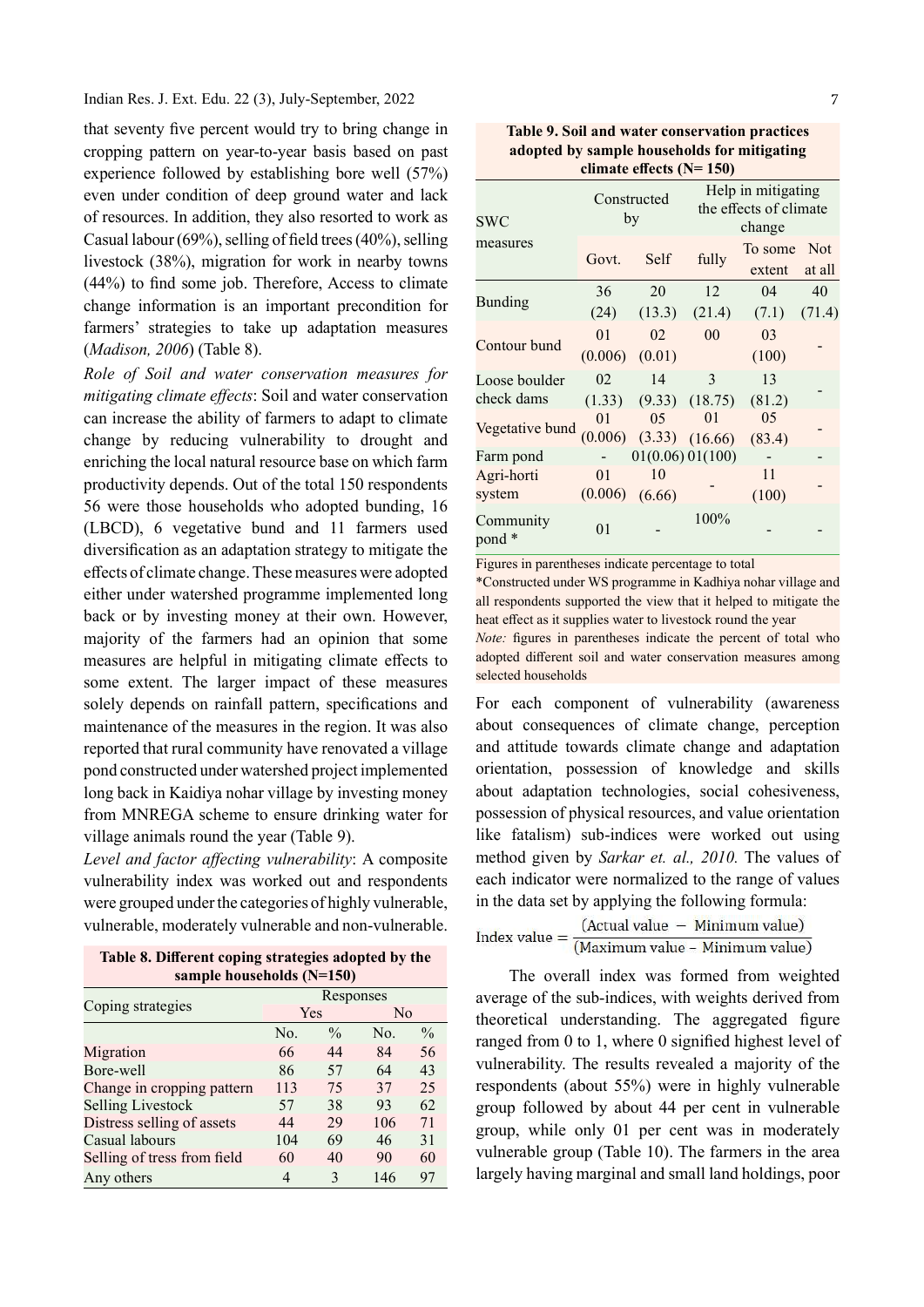knowledge about new technologies applicable under climate variability or stress conditions, besides limited resources hamper adaptation towards climate change together with very high training needs in various areas of adaptation technology could be the factors for their vulnerability. Therefore, adequate training programmes in areas of adaptation technology need to be organized besides launch of social protection measures to empower them for better preparedness and adaptation to the consequences of climate change. The study also identified the factors which are the most important in defining vulnerability of farmers in the area and found that Income, landholding size, Education, Value orientation (Fatalism), Knowledge and attitude were significant variables (Table 11) which affect the level of vulnerability.

## **CONCLUSION**

The study showed that the majority of the sample households perceived climate change and its negative impact on agriculture, dairying and other natural systems during the last 10-20 years and reflected through increased temperature, reduced and erratic rainfall, increased frequencies of droughts, and infestation of weeds, pests and diseases. Change in cropping patterns, installation of bore wells, selling of field trees and livestock were the major coping adaptation strategies to reduce the effect of climate change in the region. Size of Landholding, education, family type, and value orientation (Fatalism) were the significant factors that determine the attitude of an individual farmer in the study area while awareness and value orientation influenced knowledge. The level of vulnerability indicates that

| Table 10. Distribution of farmers according to their<br>level of vulnerability (N=150) |                |                |  |  |  |
|----------------------------------------------------------------------------------------|----------------|----------------|--|--|--|
| Vulnerability index intervals                                                          | No.            | $\frac{0}{0}$  |  |  |  |
| Highly Vulnerable $(> 0.312)$                                                          | 66             | 44             |  |  |  |
| Vulnerable (0.312-0.668)                                                               | 83             | 55             |  |  |  |
| Mod. Vulnerable (0.6678<)                                                              | 0 <sub>1</sub> | 0 <sub>1</sub> |  |  |  |
| Mean: 0.327 and SD: 0.089                                                              |                |                |  |  |  |

|  |  | <b>Table 11. Factors affecting level of vulnerability</b> |  |
|--|--|-----------------------------------------------------------|--|
|  |  |                                                           |  |

| <b>Independent Variable</b>                                       | Regression<br>coefficient<br>b(i) | Standard<br>error Sb(i) | Standardized<br>coefficient | t-statistic<br>to test $H0$ :<br>$\beta(i)=0$ | Prob<br>level |
|-------------------------------------------------------------------|-----------------------------------|-------------------------|-----------------------------|-----------------------------------------------|---------------|
| Intercept                                                         | $-0.1777536$                      | 0.0005545121            | 0.0000                      | $-320.559$                                    | 0.0000        |
| Income                                                            | 3.101035E-07                      | 2.812388E-10            | 0.4100                      | 1102.634                                      | $0.0000**$    |
| Land                                                              | 0.003026459                       | 3.597349E-06            | 0.2910                      | 841.303                                       | $0.0000**$    |
| Gender                                                            | $-0.0002604547$                   | 0.0001589978            | $-0.0005$                   | $-1.638$                                      | 0.1037        |
| Education                                                         | 0.02462523                        | 1.492351E-05            | 0.5483                      | 1650.096                                      | $0.0000**$    |
| Family type                                                       | 7.791068E-05                      | 5.821588E-05            | 0.0004                      | 1.338                                         | 0.1831        |
| Occupation                                                        | 1.706335E-05                      | 1.364501E-05            | 0.0004                      | 1.251                                         | 0.2133        |
| Social participation                                              | 1.601287E-05                      | 1.68<br>2001E-05        | 0.0003                      | 0.952                                         | 0.3428        |
| Mass media source of communication                                | 9.592348E-06                      | 1.112568E-05            | 0.0003                      | 0.862                                         | 0.3901        |
| Extension contacts                                                | $-6.151316E-06$                   | 8.523221E-06            | $-0.0003$                   | $-0.722$                                      | 0.4717        |
| Awareness about climate change                                    | $-5.196162E-06$                   | 5.939857E-06            | $-0.0003$                   | $-0.875$                                      | 0.3833        |
| Experience reg climate change                                     | 3.121752E-06                      | 4.314109E-06            | 0.0002                      | 0.724                                         | 0.4706        |
| Fatalism                                                          | $-1.622295E-05$                   | 7.444557E-06            | $-0.0007$                   | $-2.179$                                      | $0.0311*$     |
| Dependence on Natural physical and social resources -5.320333E-06 |                                   | 8.758546E-06            |                             | $-0.607$                                      | 0.5446        |
| Knowledge                                                         | 0.006632408                       | 8.421681E-06            | 0.2541                      | 787.540                                       | $0.0000**$    |
| Attitude                                                          | 0.003824912                       | 5.028732E-06            | 0.2334                      | 760.612                                       | $0.0000**$    |
| $R^2 = 0.99$                                                      | **Significant at 1%               |                         |                             | *Significant at 5%                            |               |